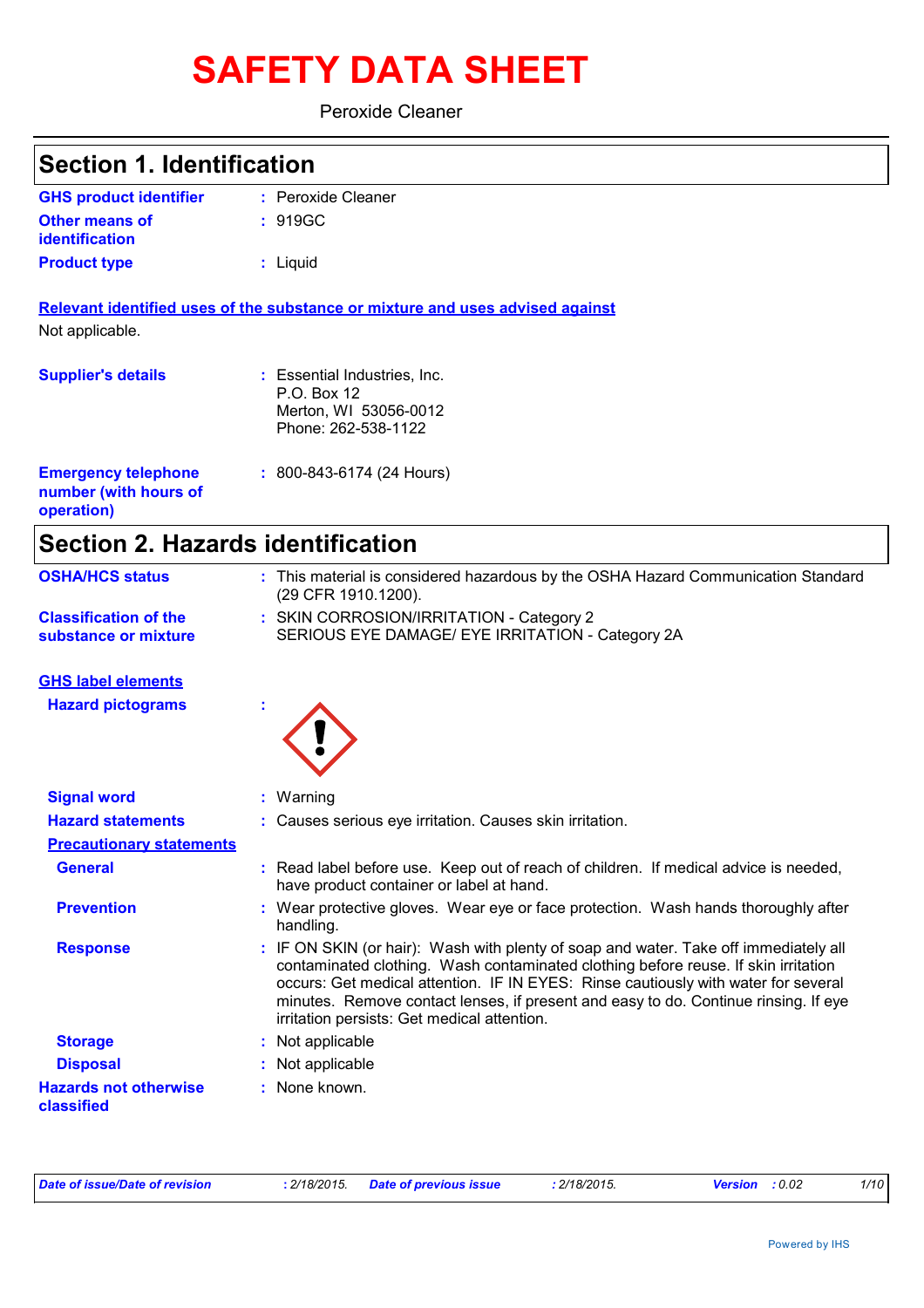### **Section 3. Composition/information on ingredients**

### **Substance/mixture**

#### **Other means of identification**

**:** Mixture

**:** Not available

#### **CAS number/other identifiers**

| <b>CAS number</b>   | : Not applicable |
|---------------------|------------------|
| <b>Product code</b> | : 919GC          |

| <b>Ingredient name</b> | $\frac{9}{6}$            | <b>CAS number</b> |
|------------------------|--------------------------|-------------------|
| hydrogen peroxide      | $5 -$<br>$\overline{10}$ | 7722-84-          |

Any concentration shown as a range is to protect confidentiality or is due to batch variation.

**There are no additional ingredients present which, within the current knowledge of the supplier and in the concentrations applicable, are classified as hazardous to health or the environment and hence require reporting in this section.**

**Occupational exposure limits, if available, are listed in Section 8.**

### **Section 4. First aid measures**

#### **Description of necessary first aid measures**

| <b>Eye contact</b>                                                                                              | : Immediately flush eyes with plenty of water, occasionally lifting the upper and lower<br>eyelids. Check for and remove any contact lenses. Continue to rinse for at least 10<br>minutes. Get medical attention.                                                                                                                                                                                                                                                                                                                                                                                                                                                                                                                                                                                                         |
|-----------------------------------------------------------------------------------------------------------------|---------------------------------------------------------------------------------------------------------------------------------------------------------------------------------------------------------------------------------------------------------------------------------------------------------------------------------------------------------------------------------------------------------------------------------------------------------------------------------------------------------------------------------------------------------------------------------------------------------------------------------------------------------------------------------------------------------------------------------------------------------------------------------------------------------------------------|
| <b>Inhalation</b>                                                                                               | : Remove victim to fresh air and keep at rest in a position comfortable for breathing. If<br>not breathing, if breathing is irregular or if respiratory arrest occurs, provide artificial<br>respiration or oxygen by trained personnel. It may be dangerous to the person providing<br>aid to give mouth-to-mouth resuscitation. Get medical attention if adverse health effects<br>persist or are severe. If unconscious, place in recovery position and get medical<br>attention immediately. Maintain an open airway. Loosen tight clothing such as a collar,<br>tie, belt or waistband.                                                                                                                                                                                                                              |
| <b>Skin contact</b>                                                                                             | : Flush contaminated skin with plenty of water. Remove contaminated clothing and<br>shoes. Continue to rinse for at least 10 minutes. Get medical attention. Wash clothing<br>before reuse. Clean shoes thoroughly before reuse.                                                                                                                                                                                                                                                                                                                                                                                                                                                                                                                                                                                          |
| <b>Ingestion</b>                                                                                                | : Wash out mouth with water. Remove dentures if any. Remove victim to fresh air and<br>keep at rest in a position comfortable for breathing. If material has been swallowed and<br>the exposed person is conscious, give small quantities of water to drink. Stop if the<br>exposed person feels sick as vomiting may be dangerous. Do not induce vomiting<br>unless directed to do so by medical personnel. If vomiting occurs, the head should be<br>kept low so that vomit does not enter the lungs. Get medical attention if adverse health<br>effects persist or are severe. Never give anything by mouth to an unconscious person.<br>If unconscious, place in recovery position and get medical attention immediately.<br>Maintain an open airway. Loosen tight clothing such as a collar, tie, belt or waistband. |
| the contract of the contract of the contract of the contract of the contract of the contract of the contract of | Most important symptoms/effects, acute and delayed                                                                                                                                                                                                                                                                                                                                                                                                                                                                                                                                                                                                                                                                                                                                                                        |

| <b>Potential acute health effects</b> |                                                     |  |  |  |
|---------------------------------------|-----------------------------------------------------|--|--|--|
| Eye contact                           | : Causes serious eye irritation.                    |  |  |  |
| <b>Inhalation</b>                     | : No known significant effects or critical hazards. |  |  |  |
| <b>Skin contact</b>                   | : Causes skin irritation.                           |  |  |  |
| <b>Ingestion</b>                      | : Irritating to mouth, throat and stomach.          |  |  |  |
| <b>Over-exposure signs/symptoms</b>   |                                                     |  |  |  |

| Date of issue/Date of revision | : 2/18/2015 Date of previous issue | : 2/18/2015. | <b>Version</b> : 0.02 | 2/10 |
|--------------------------------|------------------------------------|--------------|-----------------------|------|
|--------------------------------|------------------------------------|--------------|-----------------------|------|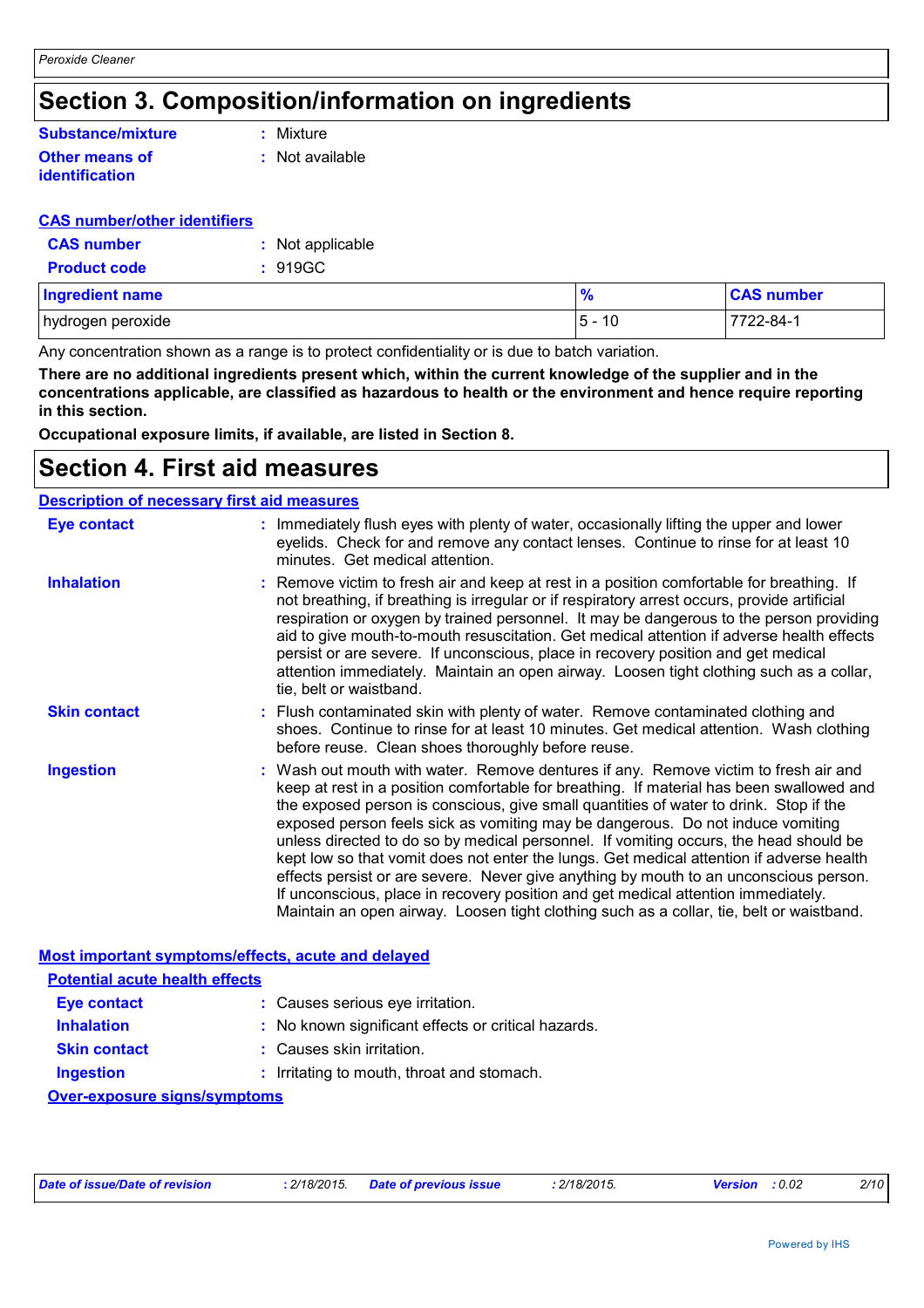### **Section 4. First aid measures**

| <b>Eye contact</b>                | Adverse symptoms may include the following:<br>pain or irritation<br>watering<br>redness                                                                                      |  |
|-----------------------------------|-------------------------------------------------------------------------------------------------------------------------------------------------------------------------------|--|
| <b>Inhalation</b>                 | : No specific data.                                                                                                                                                           |  |
| <b>Skin contact</b>               | : Adverse symptoms may include the following:<br>irritation<br>redness                                                                                                        |  |
| <b>Ingestion</b>                  | : No specific data.                                                                                                                                                           |  |
|                                   | <u>Indication of immediate medical attention and special treatment needed, if necessary</u>                                                                                   |  |
| <b>Notes to physician</b>         | : Treat symptomatically. Contact poison treatment specialist immediately if large<br>quantities have been ingested or inhaled.                                                |  |
| <b>Specific treatments</b>        | : No specific treatment.                                                                                                                                                      |  |
| <b>Protection of first-aiders</b> | : No action shall be taken involving any personal risk or without suitable training. It may<br>be dangerous to the person providing aid to give mouth-to-mouth resuscitation. |  |

### **See toxicological information (Section 11)**

### **Section 5. Fire-fighting measures**

| <b>Extinguishing media</b>                               |                                                                                                                                                                                                     |
|----------------------------------------------------------|-----------------------------------------------------------------------------------------------------------------------------------------------------------------------------------------------------|
| <b>Suitable extinguishing</b><br>media                   | : Use an extinguishing agent suitable for the surrounding fire.                                                                                                                                     |
| <b>Unsuitable extinguishing</b><br>media                 | $:$ None known.                                                                                                                                                                                     |
| <b>Specific hazards arising</b><br>from the chemical     | : In a fire or if heated, a pressure increase will occur and the container may burst.                                                                                                               |
| <b>Hazardous thermal</b><br>decomposition products       | : No specific data.                                                                                                                                                                                 |
| <b>Special protective actions</b><br>for fire-fighters   | : Promptly isolate the scene by removing all persons from the vicinity of the incident if<br>there is a fire. No action shall be taken involving any personal risk or without suitable<br>training. |
| <b>Special protective</b><br>equipment for fire-fighters | : Fire-fighters should wear appropriate protective equipment and self-contained breathing<br>apparatus (SCBA) with a full face-piece operated in positive pressure mode.                            |

### **Section 6. Accidental release measures**

| Personal precautions, protective equipment and emergency procedures |                       |                                                                                                                                                                                                                                                                                                                                                                                                                 |              |         |        |      |
|---------------------------------------------------------------------|-----------------------|-----------------------------------------------------------------------------------------------------------------------------------------------------------------------------------------------------------------------------------------------------------------------------------------------------------------------------------------------------------------------------------------------------------------|--------------|---------|--------|------|
| For non-emergency<br>personnel                                      |                       | : No action shall be taken involving any personal risk or without suitable training.<br>Evacuate surrounding areas. Keep unnecessary and unprotected personnel from<br>entering. Do not touch or walk through spilled material. Do not breathe vapor or mist.<br>Provide adequate ventilation. Wear appropriate respirator when ventilation is<br>inadequate. Put on appropriate personal protective equipment. |              |         |        |      |
| For emergency responders                                            | emergency personnel". | If specialised clothing is required to deal with the spillage, take note of any information<br>in Section 8 on suitable and unsuitable materials. See also the information in "For non-                                                                                                                                                                                                                         |              |         |        |      |
| <b>Environmental precautions</b>                                    |                       | : Avoid dispersal of spilled material and runoff and contact with soil, waterways, drains<br>and sewers. Inform the relevant authorities if the product has caused environmental<br>pollution (sewers, waterways, soil or air).                                                                                                                                                                                 |              |         |        |      |
| Date of issue/Date of revision                                      | : 2/18/2015.          | <b>Date of previous issue</b>                                                                                                                                                                                                                                                                                                                                                                                   | : 2/18/2015. | Version | : 0.02 | 3/10 |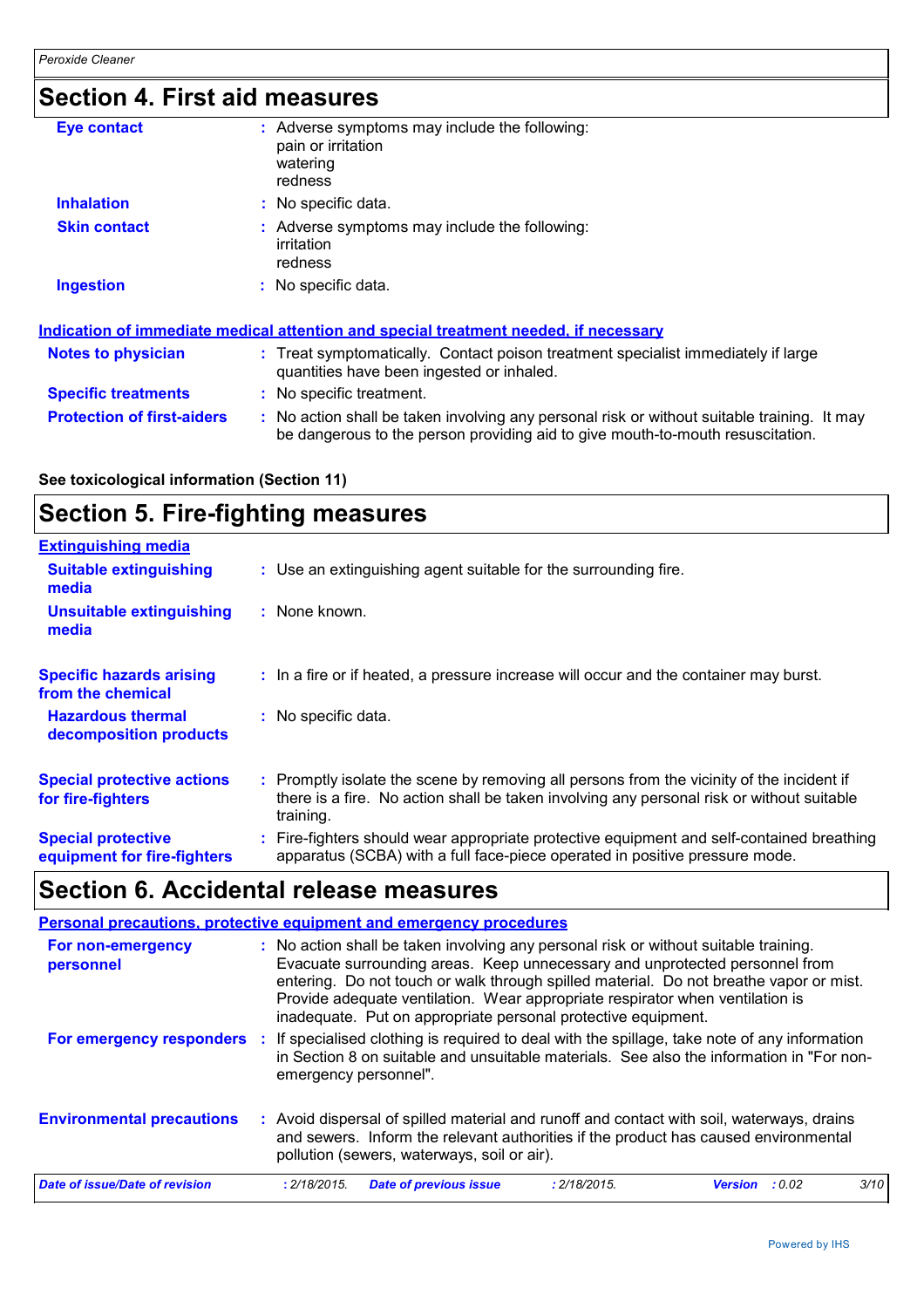### **Section 6. Accidental release measures**

#### **Methods and materials for containment and cleaning up**

| <b>Small spill</b> | : Stop leak if without risk. Move containers from spill area. Dilute with water and mop up<br>if water-soluble. Alternatively, or if water-insoluble, absorb with an inert dry material and<br>place in an appropriate waste disposal container. Dispose of via a licensed waste<br>disposal contractor.                                                                                                                                                                                                                                                                                                                                                                                                     |
|--------------------|--------------------------------------------------------------------------------------------------------------------------------------------------------------------------------------------------------------------------------------------------------------------------------------------------------------------------------------------------------------------------------------------------------------------------------------------------------------------------------------------------------------------------------------------------------------------------------------------------------------------------------------------------------------------------------------------------------------|
| <b>Large spill</b> | : Stop leak if without risk. Move containers from spill area. Approach release from<br>upwind. Prevent entry into sewers, water courses, basements or confined areas. Wash<br>spillages into an effluent treatment plant or proceed as follows. Contain and collect<br>spillage with non-combustible, absorbent material e.g. sand, earth, vermiculite or<br>diatomaceous earth and place in container for disposal according to local regulations<br>(see Section 13). Dispose of via a licensed waste disposal contractor. Contaminated<br>absorbent material may pose the same hazard as the spilled product. Note: see<br>Section 1 for emergency contact information and Section 13 for waste disposal. |

### **Section 7. Handling and storage**

#### **Advice on general occupational hygiene Conditions for safe storage,** : Store in accordance with local regulations. Store in original container protected from **including any incompatibilities** Eating, drinking and smoking should be prohibited in areas where this material is **:** handled, stored and processed. Workers should wash hands and face before eating, drinking and smoking. Remove contaminated clothing and protective equipment before entering eating areas. See also Section 8 for additional information on hygiene measures. direct sunlight in a dry, cool and well-ventilated area, away from incompatible materials and food and drink. Store locked up. Keep container tightly closed and sealed until ready for use. Containers that have been opened must be carefully resealed and kept upright to prevent leakage. Do not store in unlabeled containers. Use appropriate containment to avoid environmental contamination. **Protective measures** : Put on appropriate personal protective equipment (see Section 8). Do not get in eyes or on skin or clothing. Do not breathe vapor or mist. Do not ingest. If during normal use the material presents a respiratory hazard, use only with adequate ventilation or wear appropriate respirator. Keep in the original container or an approved alternative made from a compatible material, kept tightly closed when not in use. Empty containers retain product residue and can be hazardous. Do not reuse container. **Precautions for safe handling**

### **Section 8. Exposure controls/personal protection**

#### **Control parameters**

#### **Occupational exposure limits**

| <b>Ingredient name</b> | <b>Exposure limits</b>                                                                                                                                                                                                                                                                                                                                                                                                  |
|------------------------|-------------------------------------------------------------------------------------------------------------------------------------------------------------------------------------------------------------------------------------------------------------------------------------------------------------------------------------------------------------------------------------------------------------------------|
| hydrogen peroxide      | <b>ACGIH TLV (United States, 6/2013).</b><br>TWA: 1 ppm 8 hours.<br>TWA: 1.4 mg/m <sup>3</sup> 8 hours.<br>OSHA PEL 1989 (United States, 3/1989).<br>TWA: 1 ppm 8 hours.<br>TWA: $1.4 \text{ mg/m}^3$ 8 hours.<br>NIOSH REL (United States, 10/2013).<br>TWA: 1 ppm 10 hours.<br>TWA: $1.4 \text{ mg/m}^3$ 10 hours.<br>OSHA PEL (United States, 2/2013).<br>TWA: 1 ppm 8 hours.<br>TWA: 1.4 mg/m <sup>3</sup> 8 hours. |

| Date of issue/Date of revision<br>: 2/18/2015 Date of previous issue | $2/18/2015$ . | <b>Version</b> : 0.02 |  |
|----------------------------------------------------------------------|---------------|-----------------------|--|
|----------------------------------------------------------------------|---------------|-----------------------|--|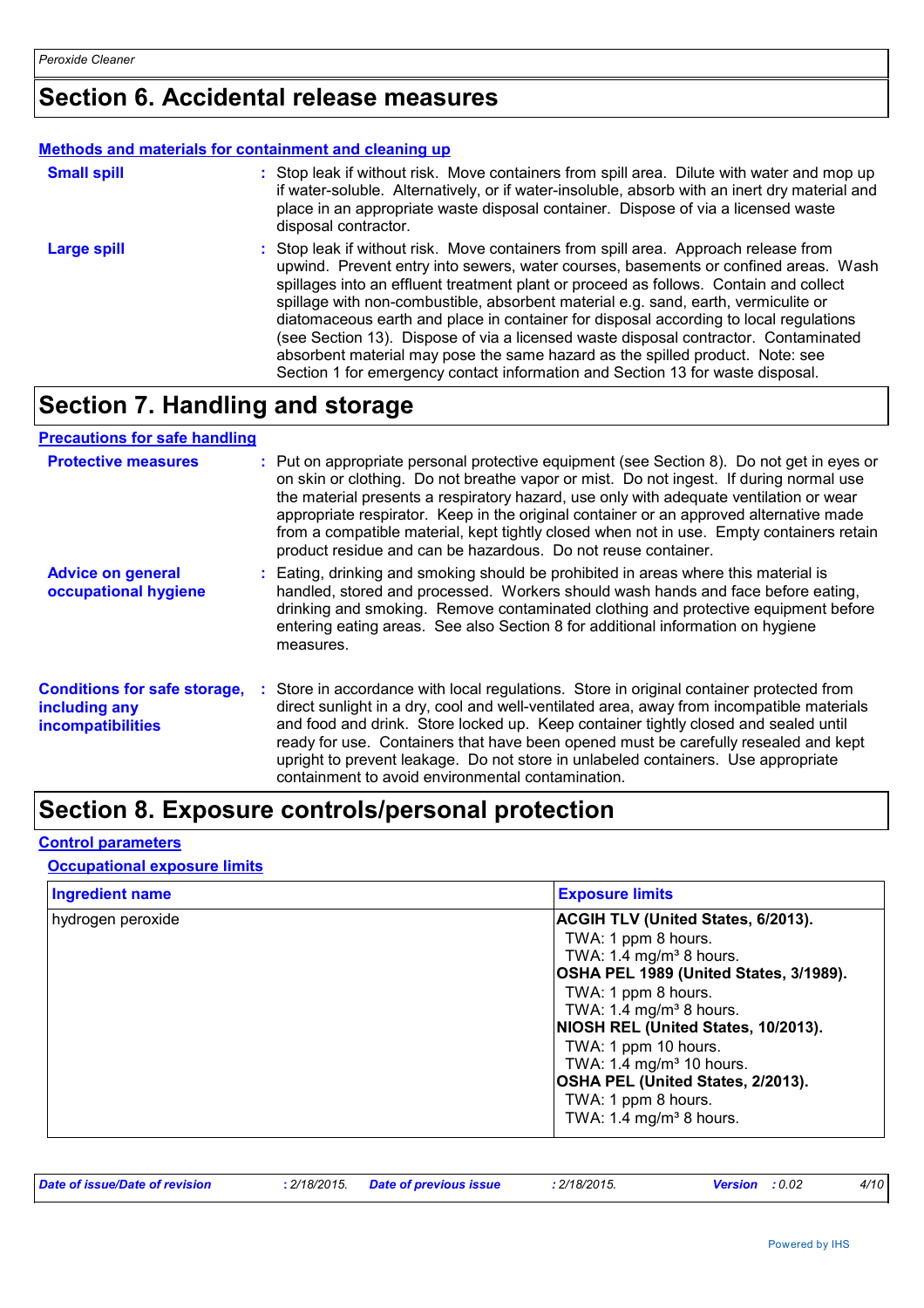### **Section 8. Exposure controls/personal protection**

|                                            | oconon ol Exposure controlsipersonal protection                                                                                                                                                                                                                                                                                                                                                                                                                                                                                                                                                                      |
|--------------------------------------------|----------------------------------------------------------------------------------------------------------------------------------------------------------------------------------------------------------------------------------------------------------------------------------------------------------------------------------------------------------------------------------------------------------------------------------------------------------------------------------------------------------------------------------------------------------------------------------------------------------------------|
| <b>Appropriate engineering</b><br>controls | : Good general ventilation should be sufficient to control worker exposure to airborne<br>contaminants.                                                                                                                                                                                                                                                                                                                                                                                                                                                                                                              |
| <b>Environmental exposure</b><br>controls  | Emissions from ventilation or work process equipment should be checked to ensure<br>they comply with the requirements of environmental protection legislation. In some<br>cases, fume scrubbers, filters or engineering modifications to the process equipment<br>will be necessary to reduce emissions to acceptable levels.                                                                                                                                                                                                                                                                                        |
| <b>Individual protection measures</b>      |                                                                                                                                                                                                                                                                                                                                                                                                                                                                                                                                                                                                                      |
| <b>Hygiene measures</b>                    | Wash hands, forearms and face thoroughly after handling chemical products, before<br>eating, smoking and using the lavatory and at the end of the working period.<br>Appropriate techniques should be used to remove potentially contaminated clothing.<br>Wash contaminated clothing before reusing. Ensure that eyewash stations and safety<br>showers are close to the workstation location.                                                                                                                                                                                                                      |
| <b>Eye/face protection</b>                 | Safety eyewear complying with an approved standard should be used when a risk<br>assessment indicates this is necessary to avoid exposure to liquid splashes, mists,<br>gases or dusts. If contact is possible, the following protection should be worn, unless<br>the assessment indicates a higher degree of protection: chemical splash goggles.                                                                                                                                                                                                                                                                  |
| <b>Skin protection</b>                     |                                                                                                                                                                                                                                                                                                                                                                                                                                                                                                                                                                                                                      |
| <b>Hand protection</b>                     | Chemical-resistant, impervious gloves complying with an approved standard should be<br>worn at all times when handling chemical products if a risk assessment indicates this is<br>necessary. Considering the parameters specified by the glove manufacturer, check<br>during use that the gloves are still retaining their protective properties. It should be<br>noted that the time to breakthrough for any glove material may be different for different<br>glove manufacturers. In the case of mixtures, consisting of several substances, the<br>protection time of the gloves cannot be accurately estimated. |
| <b>Body protection</b>                     | Personal protective equipment for the body should be selected based on the task being<br>performed and the risks involved and should be approved by a specialist before<br>handling this product.                                                                                                                                                                                                                                                                                                                                                                                                                    |
| <b>Other skin protection</b>               | Appropriate footwear and any additional skin protection measures should be selected<br>based on the task being performed and the risks involved and should be approved by a<br>specialist before handling this product.                                                                                                                                                                                                                                                                                                                                                                                              |
| <b>Respiratory protection</b>              | Use a properly fitted, air-purifying or air-fed respirator complying with an approved<br>standard if a risk assessment indicates this is necessary. Respirator selection must be<br>based on known or anticipated exposure levels, the hazards of the product and the safe<br>working limits of the selected respirator.                                                                                                                                                                                                                                                                                             |

## **Section 9. Physical and chemical properties**

| <b>Appearance</b>                               |                                                               |                          |      |
|-------------------------------------------------|---------------------------------------------------------------|--------------------------|------|
| <b>Physical state</b>                           | : Liquid                                                      |                          |      |
| <b>Color</b>                                    | $:$ Teal                                                      |                          |      |
| Odor                                            | : Orange                                                      |                          |      |
| <b>Odor threshold</b>                           | $:$ Not available                                             |                          |      |
| pH                                              | $: 4.7 \text{ to } 5.7$                                       |                          |      |
| <b>Melting point</b>                            | : $0^{\circ}$ C (32 $^{\circ}$ F)                             |                          |      |
| <b>Boiling point</b>                            | : $100^{\circ}$ C (212 $^{\circ}$ F)                          |                          |      |
| <b>Flash point</b>                              | : Closed cup: $>93.334^{\circ}$ C ( $>200^{\circ}$ F)         |                          |      |
| <b>Evaporation rate</b>                         | $:$ Not available                                             |                          |      |
| <b>Flammability (solid, gas)</b>                | : Not available                                               |                          |      |
| Lower and upper explosive<br>(flammable) limits | : Not available                                               |                          |      |
| <b>Vapor pressure</b>                           | : <4 kPa (<30 mm Hg) [room temperature]                       |                          |      |
| <b>Date of issue/Date of revision</b>           | : 2/18/2015.<br><b>Date of previous issue</b><br>: 2/18/2015. | : 0.02<br><b>Version</b> | 5/10 |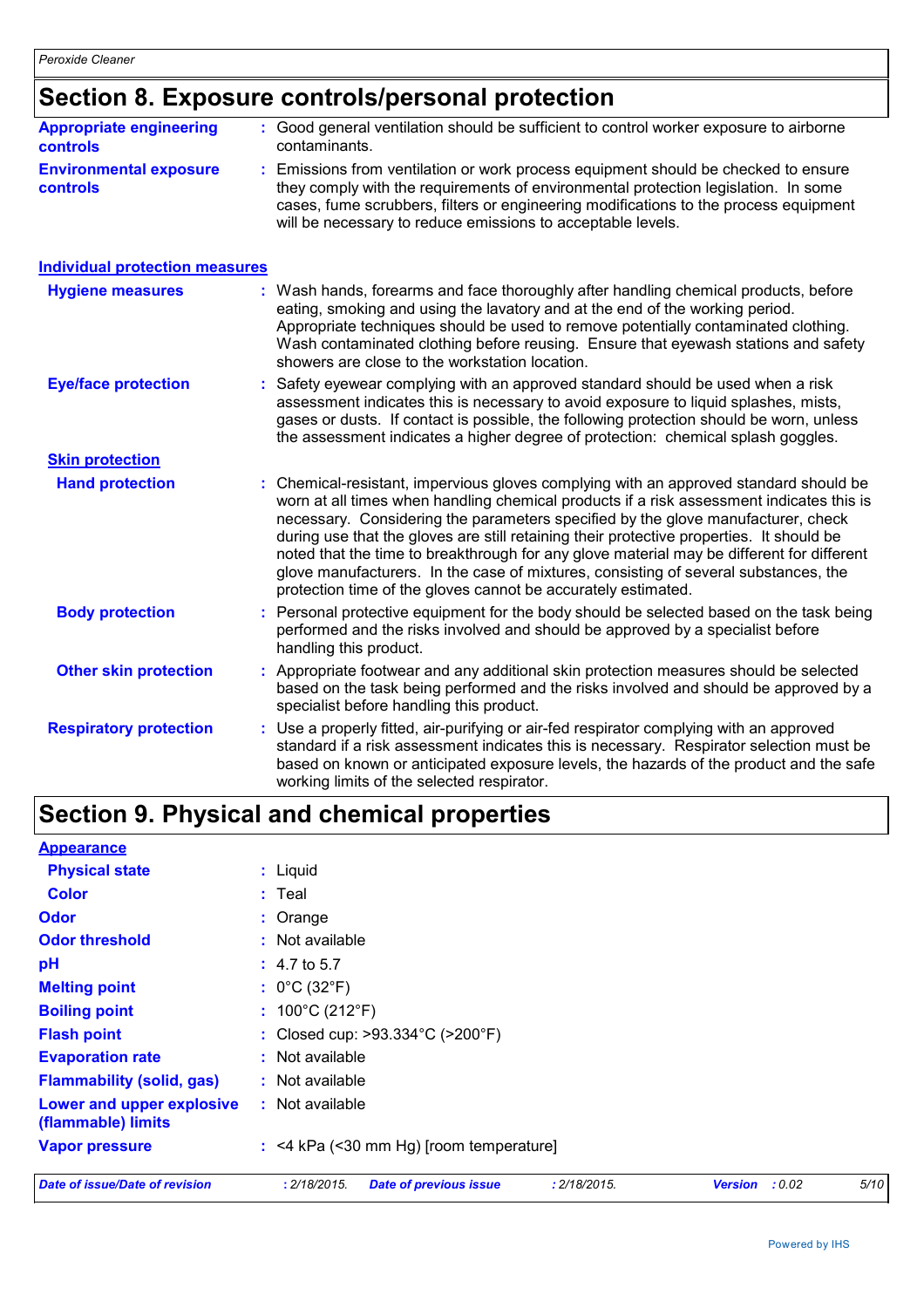### **Section 9. Physical and chemical properties**

| <b>Vapor density</b>                              | : $<$ 1 [Air = 1]                                                                                                                               |  |
|---------------------------------------------------|-------------------------------------------------------------------------------------------------------------------------------------------------|--|
| <b>Specific gravity</b>                           | : $1.02$ g/cm <sup>3</sup>                                                                                                                      |  |
| <b>Solubility</b>                                 | $:$ Not available                                                                                                                               |  |
|                                                   |                                                                                                                                                 |  |
| <b>Partition coefficient: n-</b><br>octanol/water | $:$ Not available                                                                                                                               |  |
| <b>Auto-ignition temperature</b>                  | : Not available                                                                                                                                 |  |
| <b>Viscosity</b>                                  | $:$ Not available                                                                                                                               |  |
| <b>VOC content</b>                                | $: 1\%$                                                                                                                                         |  |
|                                                   | VOCs are calculated following the requirements under 40 CFR, Part 59, Subpart C for Consumer Products and Subpart D for Architectural Coatings. |  |

### **Section 10. Stability and reactivity**

| <b>Reactivity</b>                            | : No specific test data related to reactivity available for this product or its ingredients.              |
|----------------------------------------------|-----------------------------------------------------------------------------------------------------------|
| <b>Chemical stability</b>                    | : The product is stable.                                                                                  |
| <b>Possibility of hazardous</b><br>reactions | : Under normal conditions of storage and use, hazardous reactions will not occur.                         |
| <b>Conditions to avoid</b>                   | : No specific data.                                                                                       |
| <b>Incompatible materials</b>                | : No specific data.                                                                                       |
| <b>Hazardous decomposition</b><br>products   | : Under normal conditions of storage and use, hazardous decomposition products should<br>not be produced. |

### **Section 11. Toxicological information**

### **Information on toxicological effects**

#### **Acute toxicity**

| <b>Product/ingredient name</b> | Result    | <b>Species</b> | <b>Dose</b> | <b>Exposure</b> |
|--------------------------------|-----------|----------------|-------------|-----------------|
| hydrogen peroxide              | LD50 Oral | Rat            | $376$ mg/kg |                 |

#### **Irritation/Corrosion**

| <b>Product/ingredient name</b> | <b>Result</b>          | <b>Species</b> | <b>Score</b> | <u>Exposure</u> | <b>Observation</b> |
|--------------------------------|------------------------|----------------|--------------|-----------------|--------------------|
| hydrogen peroxide              | Eyes - Severe irritant | Rabbit         |              | milligrams      |                    |

#### **Sensitization**

Not available.

#### **Mutagenicity**

Not available.

#### **Carcinogenicity**

Not available.

#### **Classification**

| <b>Product/ingredient name   OSHA</b> | <b>IARC</b> | <b>NTP</b> |
|---------------------------------------|-------------|------------|
| hydrogen peroxide                     |             |            |

| Date of issue/Date of revision | : 2/18/2015 Date of previous issue | : 2/18/2015. | <b>Version</b> : 0.02 | 6/10 |
|--------------------------------|------------------------------------|--------------|-----------------------|------|
|--------------------------------|------------------------------------|--------------|-----------------------|------|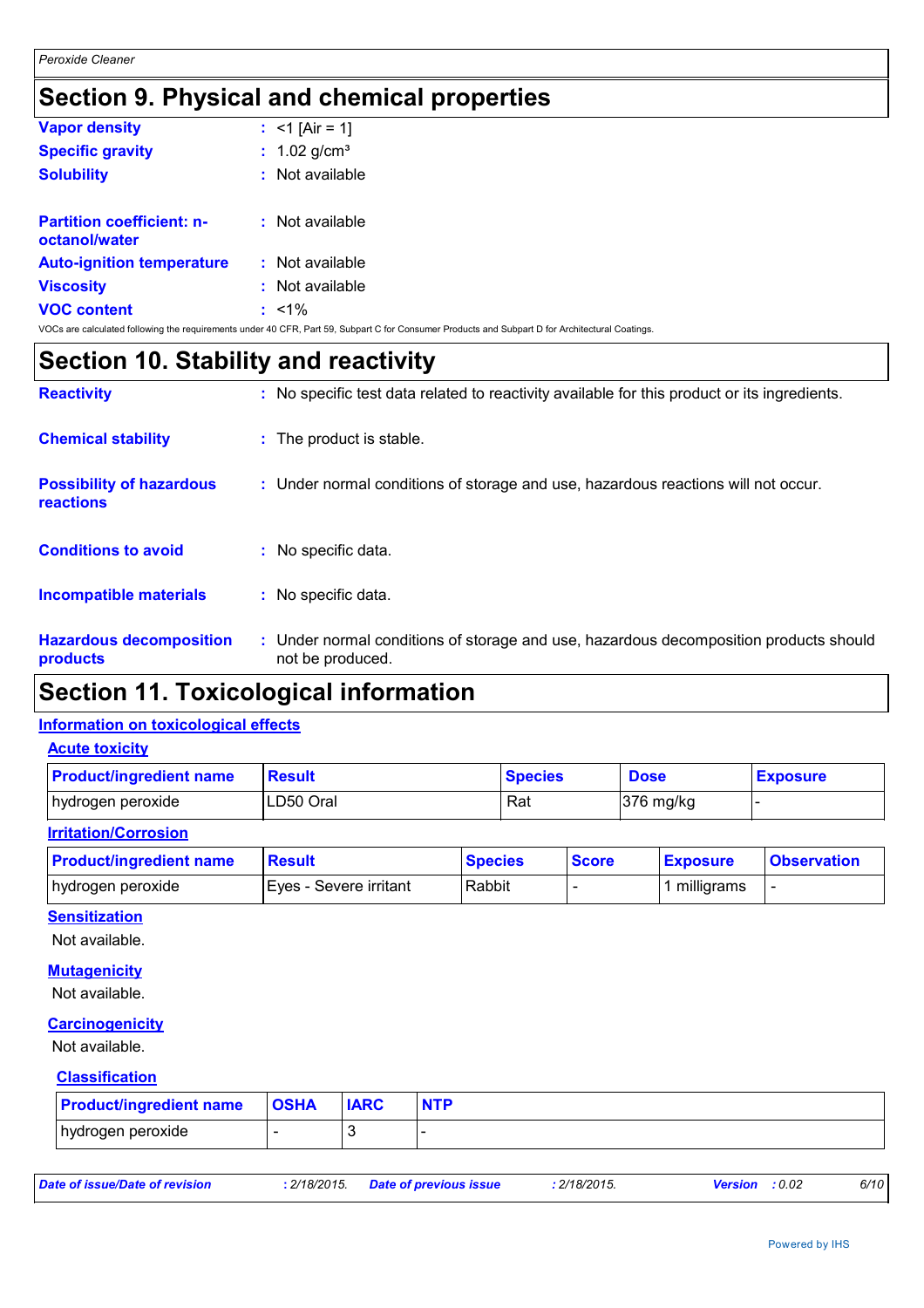## **Section 11. Toxicological information**

| <b>Reproductive toxicity</b><br>Not available.                              |                                                                                            |
|-----------------------------------------------------------------------------|--------------------------------------------------------------------------------------------|
| <b>Teratogenicity</b><br>Not available.                                     |                                                                                            |
| <b>Specific target organ toxicity (single exposure)</b><br>Not available.   |                                                                                            |
| <b>Specific target organ toxicity (repeated exposure)</b><br>Not available. |                                                                                            |
| <b>Aspiration hazard</b><br>Not available.                                  |                                                                                            |
| <b>Information on the likely</b><br>routes of exposure                      | : Not available                                                                            |
| <b>Potential acute health effects</b>                                       |                                                                                            |
| <b>Eye contact</b>                                                          | : Causes serious eye irritation.                                                           |
| <b>Inhalation</b>                                                           | : No known significant effects or critical hazards.                                        |
| <b>Skin contact</b>                                                         | : Causes skin irritation.                                                                  |
| <b>Ingestion</b>                                                            | : Irritating to mouth, throat and stomach.                                                 |
|                                                                             | <b>Symptoms related to the physical, chemical and toxicological characteristics</b>        |
| <b>Eye contact</b>                                                          | : Adverse symptoms may include the following:<br>pain or irritation<br>watering<br>redness |
| <b>Inhalation</b>                                                           | : No specific data.                                                                        |
| <b>Skin contact</b>                                                         | : Adverse symptoms may include the following:<br>irritation<br>redness                     |
| <b>Ingestion</b>                                                            | : No specific data.                                                                        |
|                                                                             | Delayed and immediate effects and also chronic effects from short and long term exposure   |
| <b>Short term exposure</b>                                                  |                                                                                            |
| <b>Potential immediate</b><br>effects                                       | : Not available                                                                            |
| <b>Potential delayed effects</b>                                            | : Not available                                                                            |
| <b>Long term exposure</b><br><b>Potential immediate</b><br>effects          | : Not available                                                                            |
| <b>Potential delayed effects</b>                                            | : Not available                                                                            |
| <b>Potential chronic health effects</b>                                     |                                                                                            |
| Not available.                                                              |                                                                                            |
| <b>General</b>                                                              | : No known significant effects or critical hazards.                                        |
| <b>Carcinogenicity</b>                                                      | No known significant effects or critical hazards.                                          |
| <b>Mutagenicity</b>                                                         | No known significant effects or critical hazards.                                          |
| <b>Teratogenicity</b>                                                       | No known significant effects or critical hazards.                                          |
|                                                                             |                                                                                            |

| Date of issue/Date of revision | : 2/18/2015 Date of previous issue | : 2/18/2015. | <b>Version</b> : 0.02 | 7/10 |
|--------------------------------|------------------------------------|--------------|-----------------------|------|
|                                |                                    |              |                       |      |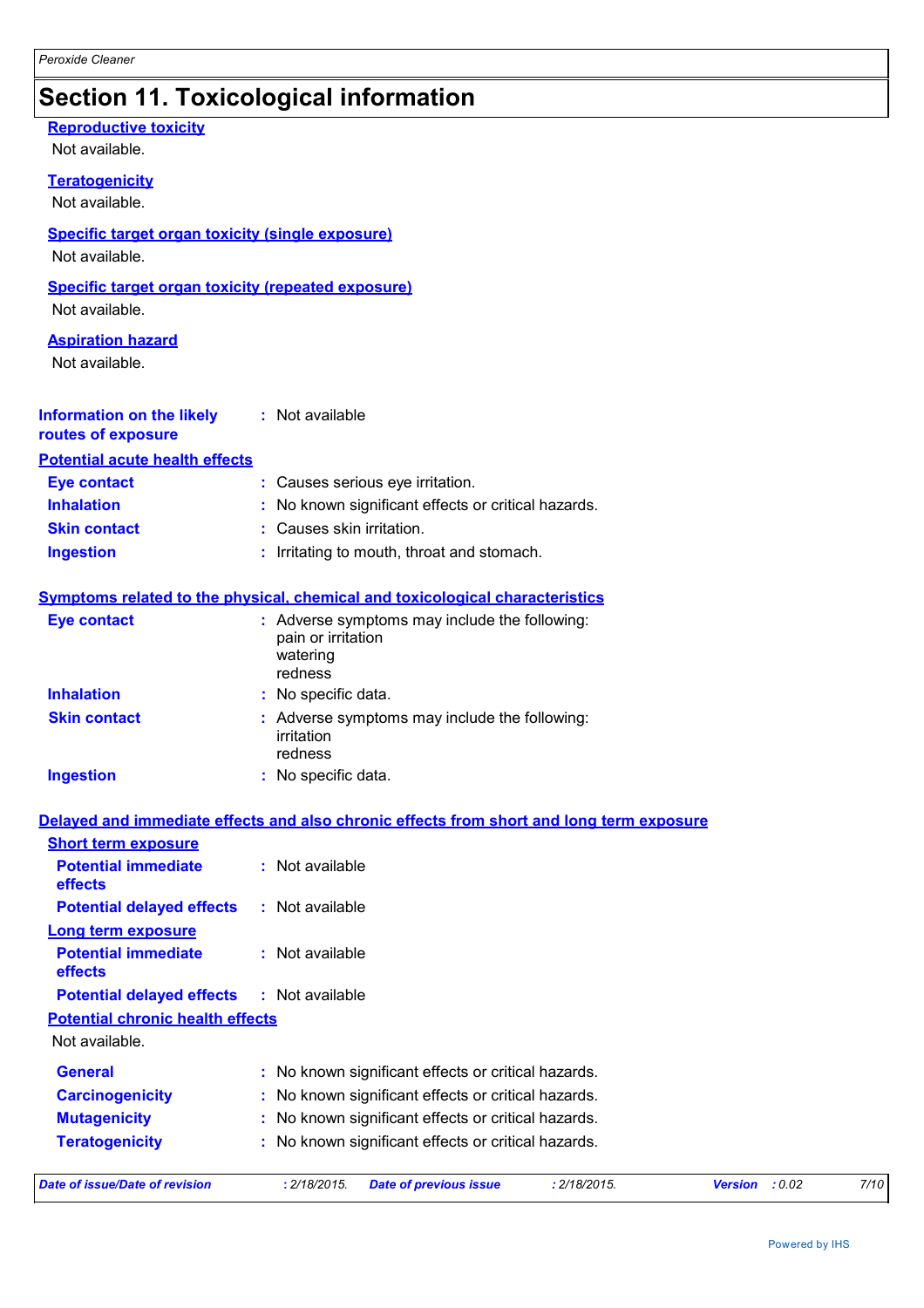### **Section 11. Toxicological information**

**Developmental effects** : No known significant effects or critical hazards.

**Fertility effects :** No known significant effects or critical hazards.

#### **Numerical measures of toxicity**

#### **Acute toxicity estimates**

| <b>Route</b> | <b>ATE value</b> |
|--------------|------------------|
| Oral         | 4857.9 mg/kg     |

### **Section 12. Ecological information**

#### **Toxicity**

| <b>Product/ingredient name</b> | <b>Result</b>                      | <b>Species</b>                                               | <b>Exposure</b> |
|--------------------------------|------------------------------------|--------------------------------------------------------------|-----------------|
| hydrogen peroxide              | Acute EC50 1.2 mg/l Marine water   | Algae - Dunaliella tertiolecta -<br>Exponential growth phase | 72 hours        |
|                                | Acute EC50 5.38 mg/l Fresh water   | Algae - Pseudokirchneriella<br>subcapitata                   | 96 hours        |
|                                | Acute EC50 2320 µg/l Fresh water   | Daphnia - Daphnia magna -<br>Neonate                         | 48 hours        |
|                                | Acute LC50 30 mg/l Fresh water     | Fish - Siluriformes - Fingerling                             | 96 hours        |
|                                | Chronic NOEC 989.7 ppm Fresh water | Fish - Oncorhynchus<br>tshawytscha - Egg                     | 43 days         |

#### **Persistence and degradability**

Not available.

#### **Bioaccumulative potential**

| <b>Product/ingredient name</b> | <b>LoaP</b> <sub>ow</sub> | BCF | <b>Potential</b> |
|--------------------------------|---------------------------|-----|------------------|
| hydrogen peroxide              | . 36                      |     | low              |

#### **Mobility in soil**

**Soil/water partition coefficient (K**<sub>oc</sub>) **:** Not available

#### **Other adverse effects** : No known significant effects or critical hazards.

### **Section 13. Disposal considerations**

| <b>Disposal methods</b> | : The generation of waste should be avoided or minimized wherever possible. Disposal<br>of this product, solutions and any by-products should at all times comply with the<br>requirements of environmental protection and waste disposal legislation and any<br>regional local authority requirements. Dispose of surplus and non-recyclable products<br>via a licensed waste disposal contractor. Waste should not be disposed of untreated to<br>the sewer unless fully compliant with the requirements of all authorities with jurisdiction.<br>Waste packaging should be recycled. Incineration or landfill should only be considered<br>when recycling is not feasible. This material and its container must be disposed of in a<br>safe way. Care should be taken when handling emptied containers that have not been<br>cleaned or rinsed out. Empty containers or liners may retain some product residues.<br>Avoid dispersal of spilled material and runoff and contact with soil, waterways, drains<br>and sewers. |
|-------------------------|-------------------------------------------------------------------------------------------------------------------------------------------------------------------------------------------------------------------------------------------------------------------------------------------------------------------------------------------------------------------------------------------------------------------------------------------------------------------------------------------------------------------------------------------------------------------------------------------------------------------------------------------------------------------------------------------------------------------------------------------------------------------------------------------------------------------------------------------------------------------------------------------------------------------------------------------------------------------------------------------------------------------------------|
|                         | .<br><b>AUAIAAIF</b>                                                                                                                                                                                                                                                                                                                                                                                                                                                                                                                                                                                                                                                                                                                                                                                                                                                                                                                                                                                                          |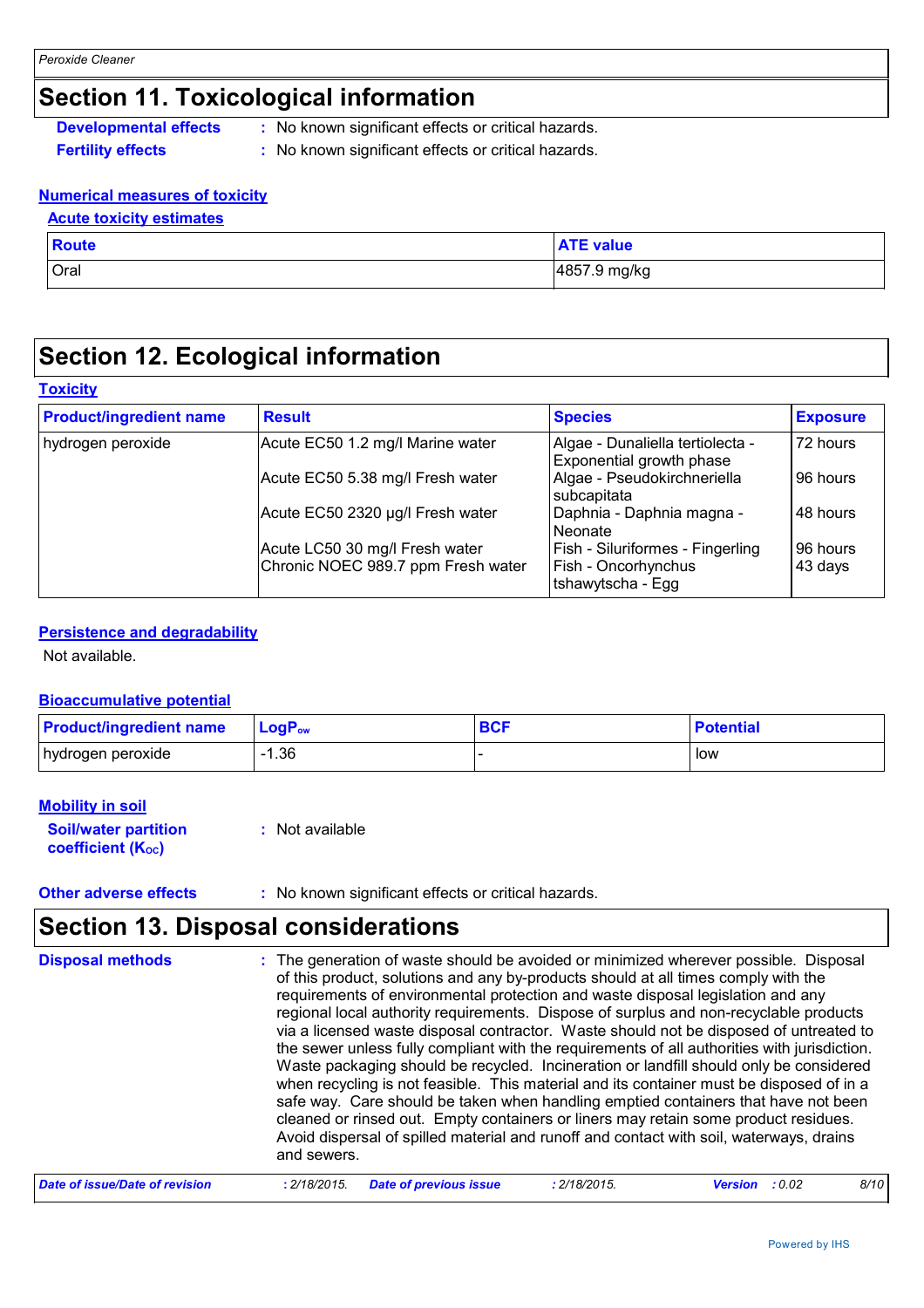Powered by IHS

### **Section 14. Transport information**

|                                      | <b>DOT Classification</b> | <b>IMDG</b>              | <b>IATA</b>              |
|--------------------------------------|---------------------------|--------------------------|--------------------------|
| <b>UN number</b>                     | Not regulated             | Not regulated            | Not regulated            |
| <b>UN proper shipping</b><br>name    | $\overline{\phantom{a}}$  |                          | $\overline{\phantom{0}}$ |
| <b>Transport hazard</b><br>class(es) | $\overline{\phantom{a}}$  |                          | $\overline{\phantom{0}}$ |
| <b>Packing group</b>                 | $\overline{\phantom{a}}$  | $\overline{\phantom{a}}$ | $\overline{\phantom{a}}$ |
| <b>Environmental</b><br>hazards      | No.                       | No.                      | No.                      |
| <b>Additional</b><br>information     | $\overline{\phantom{a}}$  |                          | $\overline{\phantom{0}}$ |

**Special precautions for user** : Transport within user's premises: always transport in closed containers that are upright and secure. Ensure that persons transporting the product know what to do in the event of an accident or spillage.

**Transport in bulk according :** Not available. **to Annex II of MARPOL 73/78 and the IBC Code**

### **Section 15. Regulatory information**

**U.S. Federal regulations : United States inventory (TSCA 8b)**: All components are listed or exempted.

**Clean Air Act Section 112 (b) Hazardous Air Pollutants (HAPs) :** Not listed **SARA 311/312 Classification :** Immediate (acute) health hazard **Composition/information on ingredients**

| <b>Name</b>       | $\frac{9}{6}$ | <b>Fire</b> | <b>Sudden</b><br>hazard release of<br><b>pressure</b> | <b>Reactive</b> | <b>Immediate</b><br>(acute)<br>health<br>hazard | <b>Delayed</b><br>(chronic)<br>health<br>hazard |
|-------------------|---------------|-------------|-------------------------------------------------------|-----------------|-------------------------------------------------|-------------------------------------------------|
| hydrogen peroxide | $5 - 10$      | No.         | No.                                                   | No.             | Yes.                                            | No.                                             |

**State regulations**

**International regulations**

**Canada inventory :** All components are listed or exempted.